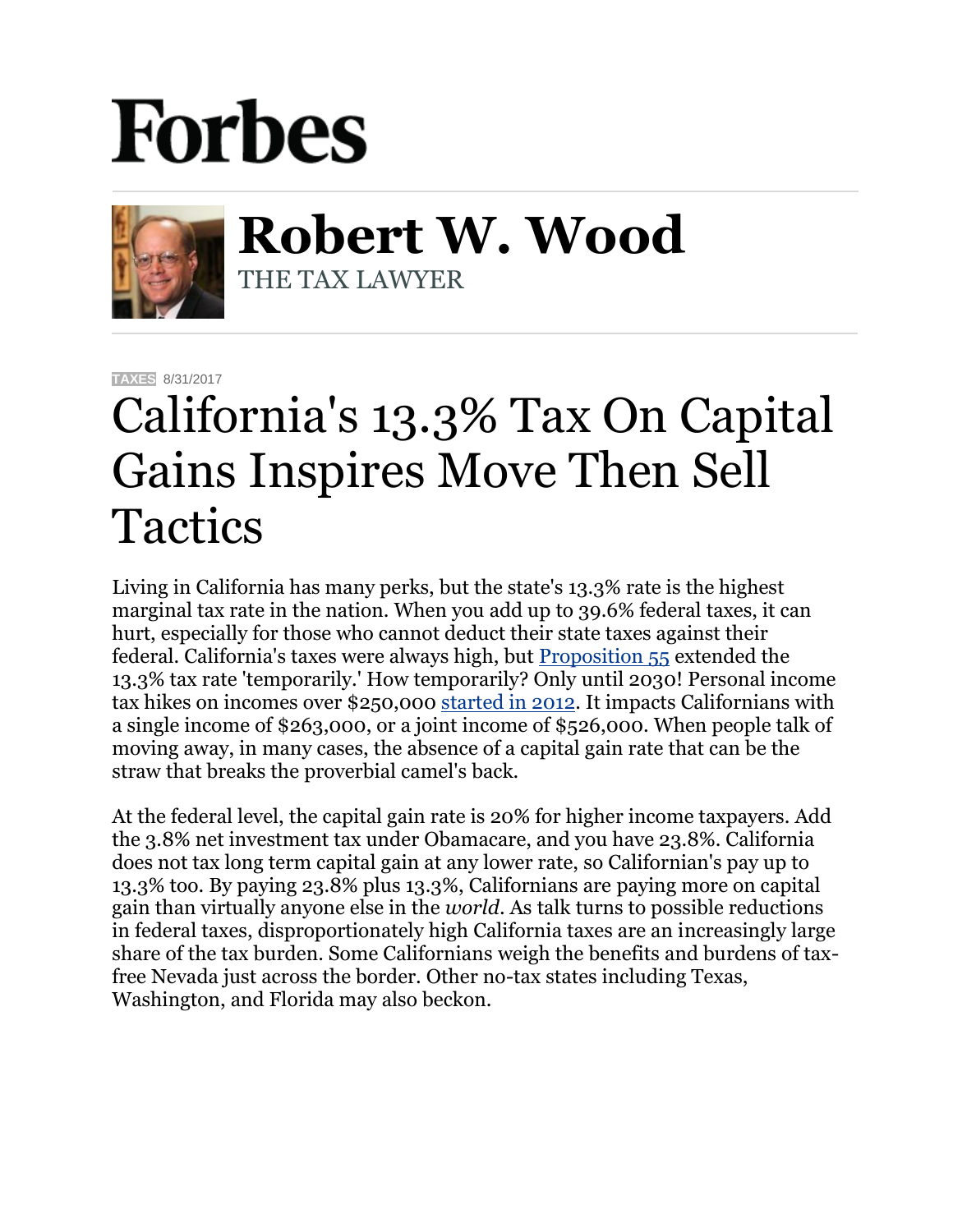

Yet California's tough [Franchise Tax](https://www.ftb.ca.gov/individuals/fileRtn/Nonresidents-Part-Year-Residents.shtml#residency_status)  [Board \(FTB\) polices](https://www.ftb.ca.gov/individuals/fileRtn/Nonresidents-Part-Year-Residents.shtml#residency_status)  [the line between](https://www.ftb.ca.gov/individuals/fileRtn/Nonresidents-Part-Year-Residents.shtml#residency_status)  [residents and non](https://www.ftb.ca.gov/individuals/fileRtn/Nonresidents-Part-Year-Residents.shtml#residency_status)[residents,](https://www.ftb.ca.gov/individuals/fileRtn/Nonresidents-Part-Year-Residents.shtml#residency_status) and does so rigorously. As with other high tax states, California is likely to probe how and when you stopped being a resident. For that reason, even if you think your facts are not controversial, be

careful. A California resident is anyone in the state for other than a temporary or transitory purpose. It also includes anyone domiciled in California who is outside the state for a temporary or transitory purpose. The burden is on *you* to show that you are *not* a Californian.

If you're in California for more than 9 months, you are *presumed* to be a resident. Check out [FTB Publication 1031.](https://www.ftb.ca.gov/forms/2011/11_1031.pdf) Yet if your job requires you to be outside the state, it usually takes 18 months to be presumed no *longer* a resident. Your domicile is your true, fixed permanent home, the place where you intend to return even when you're gone. Many innocent facts might not look so innocent to California's tax agency. For example, do you maintain a California base in a state of constant readiness for your return?

It should be no surprise that former Californians often become residents of notax states like Texas. The [IRS reports](https://www.irs.gov/uac/soi-tax-stats-migration-data-2013-2014) that between 2013 and 2014, over 250,000 California residents moved away. More than 10% went to Texas alone. Some Californians flee the state before selling real estate or a business. Warning: California real estate is taxed here even if you are a non-resident. But settling a lawsuit, or selling stock and other assets after a move can make sense. Some people get the travel itch right before cashing in shares, a public offering, or settling litigation. Some carefully orchestrated deals and moves can work just fine.

However, some people have unrealistic expectations about establishing residency in a new state. They may have a hard time distancing themselves from California, and may not plan on California tax authorities chasing them. [When fighting](http://www.forbes.com/sites/robertwood/2016/10/20/to-fight-california-tax-bills-procedure-counts/#228222b4eb65)  [California tax bills, procedure counts.](http://www.forbes.com/sites/robertwood/2016/10/20/to-fight-california-tax-bills-procedure-counts/#228222b4eb65) You can have only one domicile, and objective facts can bear on your intent. Start with where you own a home. Where your spouse and children reside counts, as does the location where your children attend school. Your days inside and outside the state are important, as is the purpose of your travels. Where you have bank accounts and belong to social, religious, professional and other organizations is also relevant.